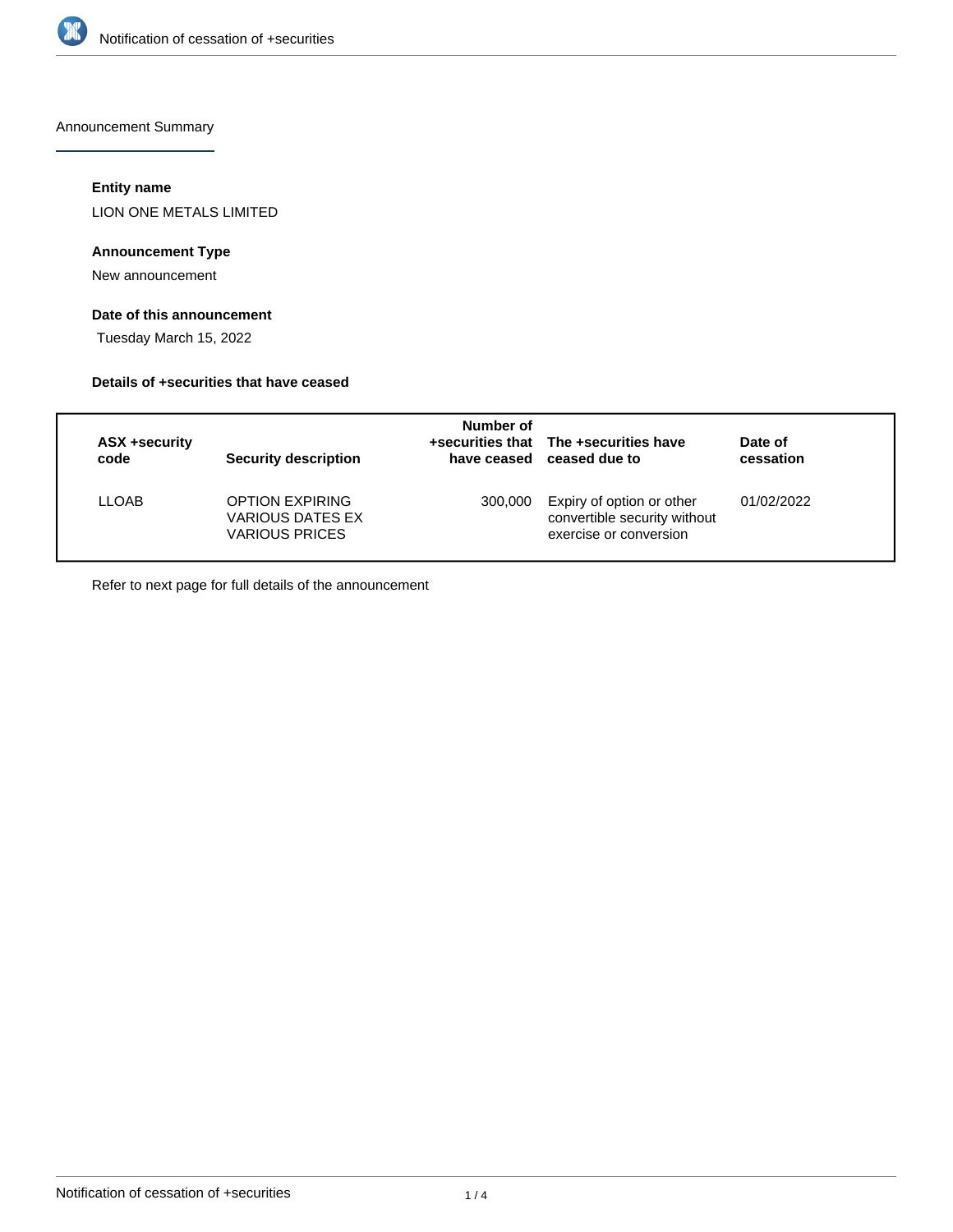

Part 1 - Announcement Details

# **1.1 Name of +Entity**

LION ONE METALS LIMITED

We (the entity named above) provide the following information about our issued capital.

**1.2 Registered Number Type** ARBN

**Registration Number** 163520170

# **1.3 ASX issuer code**

LLO

# **1.4 The announcement is**

New announcement

# **1.5 Date of this announcement**

15/3/2022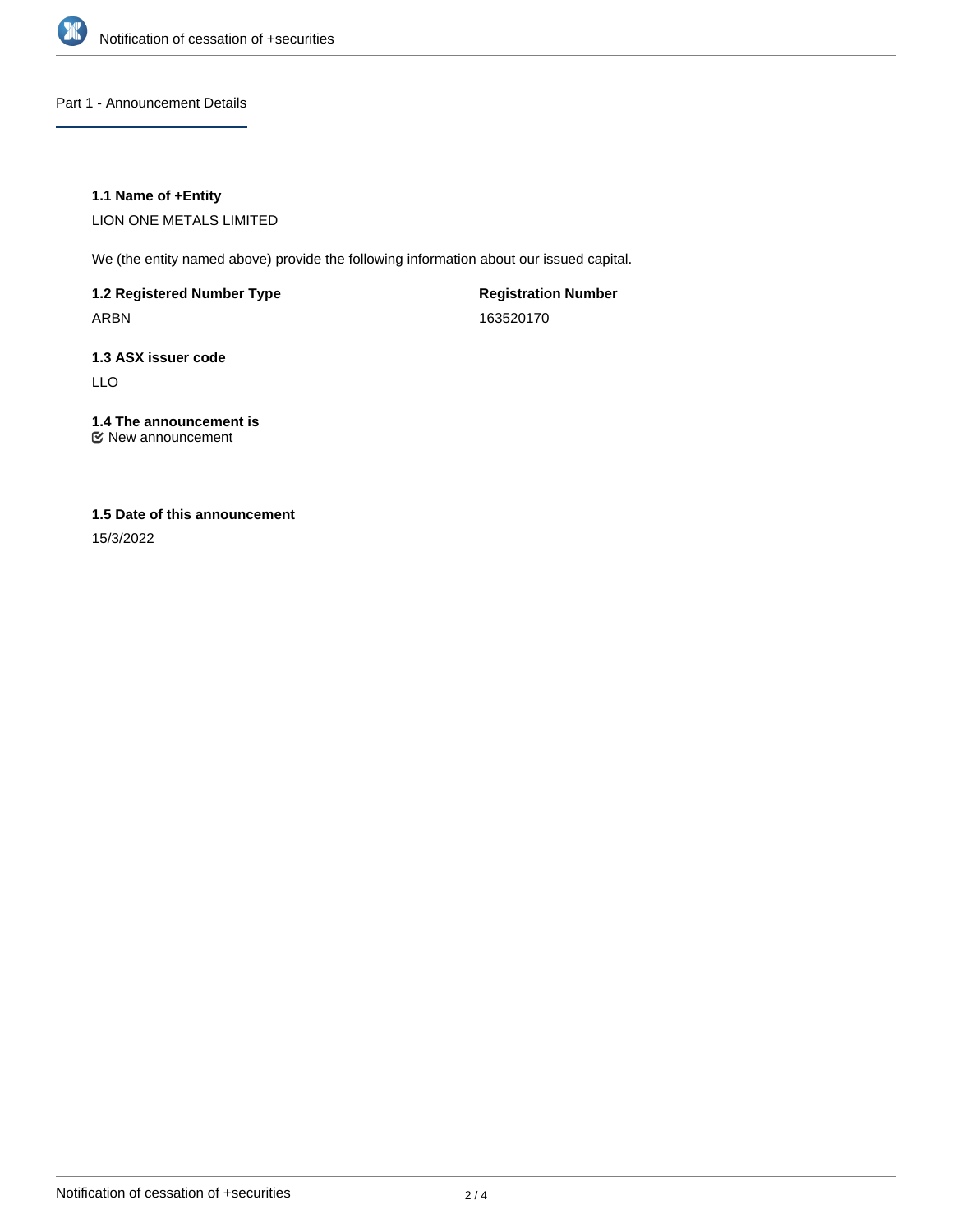

### Part 2 - Details of +equity securities or +debt securities that have ceased

### **ASX +Security Code and Description**

LLOAB : OPTION EXPIRING VARIOUS DATES EX VARIOUS PRICES

### **Unquoted +equity securities that have ceased**

**Number of securities that have ceased**

300,000

1/2/2022

**Reason for cessation** Expiry of option or other convertible security without exercise or conversion

**Date of cessation**

**Is the entity paying any consideration for the cessation?** No

**Any other information the entity wishes to notify to ASX about the cessation?**